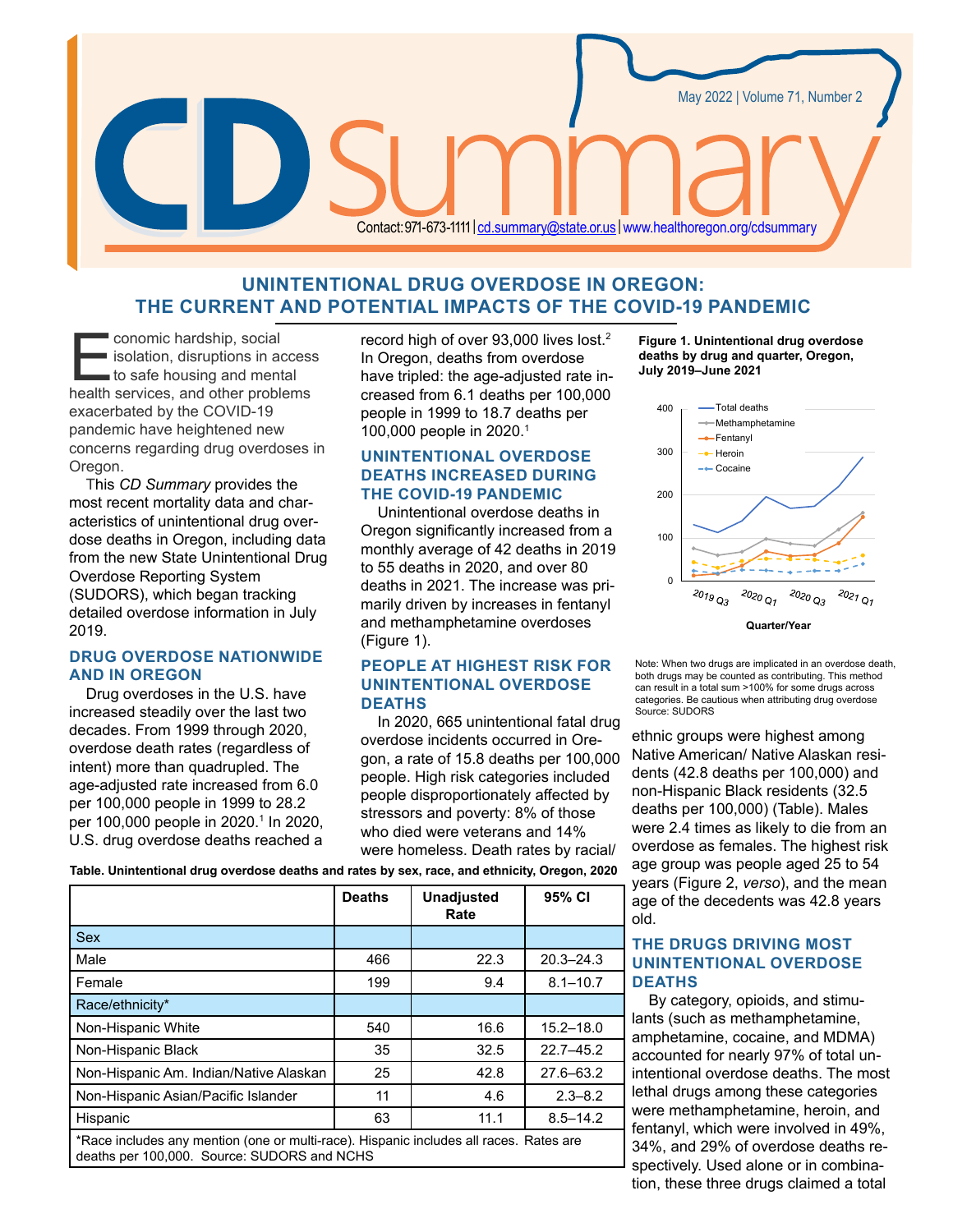

#### Source: SUDORS and NCHS

of 585 lives and represented 88% of all overdose deaths in 2020. Overall, opioids were involved in nearly 69% of overdose deaths.

# **CONCURRENT DRUG USE FOR UNINTENTIONAL OVERDOSE DEATHS**

Approximately 51% of overdose deaths were attributable to use of a single drug. Nearly one in three (30%) overdose deaths involved concurrent use of two contributing drugs and nearly one in five (19%) involved use of three or more contributing drugs to the overdose death. Couse of alcohol, marijuana, opioids, stimulants, and other drugs was very common among those who died of unintentional overdose. Available toxicology studies showed that among overdose deaths, 21% of decedents tested positive for antidepressants, 26% tested positive for alcohol, 44% tested positive for marijuana, 56% tested positive for amphetamine, and 75% tested positive for opiates.

## **MENTAL HEALTH, SUBSTANCE ABUSE, AND OPPORTUNITIES FOR PREVENTION**

Untreated mental health and substance use concerns represent lost opportunities to prevent overdose deaths. Among 665 overdose deaths in 2020, 31% of decedents were reported to have been diagnosed with a mental illness. However, only 9% were being treated for mental health problems at the time of their death. Even fewer (3%) were receiving treatment for substance abuse at the

## **Age group, years**

time of their death, although nearly all (98%) had a history of non-alcohol-related substance use problems. This is consistent with estimates that only 5% of the Oregonians who need any kind of substance abuse treatment receive it.<sup>3</sup>

Additionally, nearly 11% of decedents had visited an emergency room or urgent care within a month before their death — an opportunity for rapid assessment of mental health and substance use concerns and referral to treatment, as well as a chance to equip patients using opioid medications with naloxone. Naloxone is an opioid antagonist that, when administered promptly, can reverse the symptoms of opioid overdose. Naloxone kits should be distributed to patients who are prescribed opioids and to their associates as a potentially lifesaving intervention to reverse overdose. The kits include naloxone nasal spray and simple instructions for administration.

# **HIGH INCIDENCE COUNTIES FOR UNINTENTIONAL OVER-DOSE DEATHS**

Seventy-four percent of unintentional overdose deaths (n=491) occurred in Clackamas, Jackson, Lane, Marion, Multnomah, and Washington counties. Overdose death rates were significantly higher than the state average in Lane and Multnomah counties and significantly lower than the state average in Benton, Clackamas, Coos, Deschutes, and Washington counties.

#### **A MULTI-SECTORAL APPROACH**

The causes of drug abuse and drug overdose are complex. A multisector prevention approach is therefore needed to reduce community-level risk factors and increase protective factors. Combating the overdose epidemic in Oregon requires a coordinated approach across public policy, public health, health care, and law enforcement systems, and will be improved by greater involvement of the people most affected by drug overdose in the community.3 Prevention providers, patient advocates, and researchers also need better access to timely overdose data to be more responsive to developing trends.

Millions of dollars in competitive grants have been awarded to Oregon's state agencies. These grants will help to support and provide additional funding in 3 key areas: Oregon Prescription Drug Monitoring Program (PDMP)\* enhancements,state-wide and community-wide partnerships, and state-wide clearinghouse improvements.

- Enhancements to the PDMP focus on collaboration with community partners, including health care systems, treatment providers, and insurers. These collaborations target improving access to non-opioid pain management options, decreasing risky prescribing practices, and increasing access to substance use disorder treatment.
- Expansion of state-wide and community-wide partnerships focuses on collaboration with public safety and first responders as well as funding communities to implement prevention messaging and local prevention and emergency response strategies.
- Establishing a state-wide harm reduction clearinghouse focused on improving access to harm reduction services, including naloxone, opioid treatment programs, peer-delivered syringe service programs and other social service agencies.4

These efforts will be supported by expanded access to timely drug overdose data from SUDORS and other sources to facilitate efforts to target and evaluate these interventions. The Oregon Health Authority Alcohol and Drug Policy Commission's 2020–2025 Statewide Strategic Plan also calls for increasing investment in the most critical areas of prevention, treatment, and recovery.

\*The [Oregon Prescription Drug Monitoring](https://www.oregon.gov/oha/PH/PREVENTIONWELLNESS/SAFELIVING/PDMP/Pages/index.aspx)  [Program \(PDMP\)](https://www.oregon.gov/oha/PH/PREVENTIONWELLNESS/SAFELIVING/PDMP/Pages/index.aspx) is a tool to help healthcare providers and pharmacists provide patients better care in managing their prescriptions. It contains information provided by Oregon-licensed retail pharmacies. The program was started to support the appropriate use of prescription drugs.